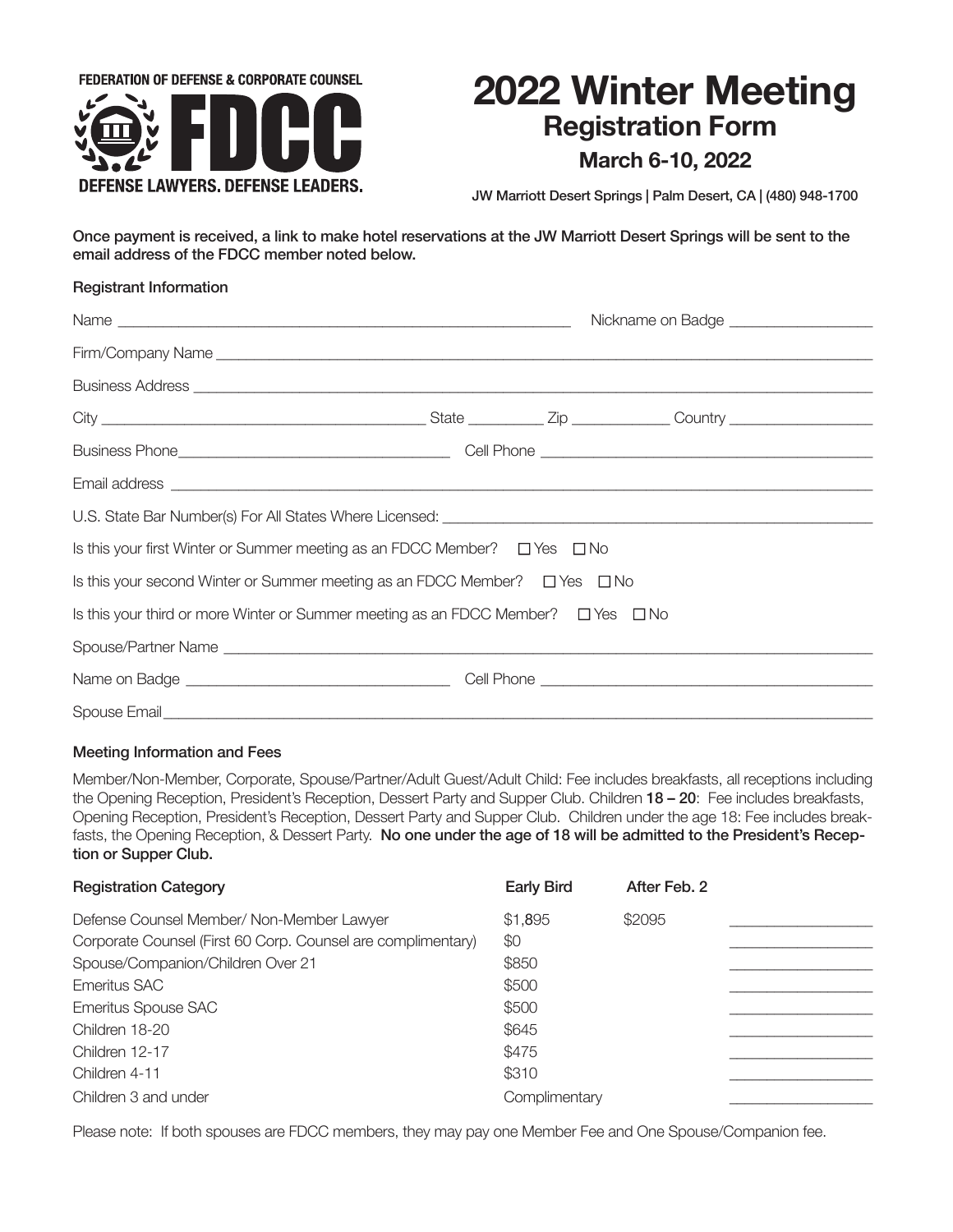Activities: Participants must be 21 years of age or older for tours marked with an asterisk (\*)

| Day   | Date                           | Time                            | Event                                            | Price/Person             | # of Participants                                                                                                                                                                                                                                                                                                                                                                                                      | Total \$ |
|-------|--------------------------------|---------------------------------|--------------------------------------------------|--------------------------|------------------------------------------------------------------------------------------------------------------------------------------------------------------------------------------------------------------------------------------------------------------------------------------------------------------------------------------------------------------------------------------------------------------------|----------|
| Sun.  | 3/6                            | 6:30 am - 7:30 am               | Yoga                                             | (Free)                   |                                                                                                                                                                                                                                                                                                                                                                                                                        |          |
| Sun.  | 3/6                            | 1:00 pm - 3:30 pm               | Mid-Century Modern<br>Architectural Tour         | \$64.00                  |                                                                                                                                                                                                                                                                                                                                                                                                                        |          |
| Sun.  | 3/6                            | 12:30 pm - 4:30 pm              | Hiking Coachella<br>Valley Preserve              | \$95.00                  |                                                                                                                                                                                                                                                                                                                                                                                                                        |          |
| Mon.  | 3/7                            | 6:30 am - 7:30 am               | Yoga                                             | (Free)                   |                                                                                                                                                                                                                                                                                                                                                                                                                        |          |
| Mon.  | 3/7                            | 1:00 pm - 3:30 pm               | Mid-Century Modern<br>Architectural Tour         | \$64.00                  | <b>Sold Out</b>                                                                                                                                                                                                                                                                                                                                                                                                        |          |
| Mon.  | 3/7                            | 12:30 pm - 4:30 pm              | <b>Biking Earthquake Canyon</b>                  | \$139.00                 | <b>Sold Out</b>                                                                                                                                                                                                                                                                                                                                                                                                        |          |
| Mon.  | 3/7                            | 12:30 pm - 4:30 pm              | Aerial Tram w/Desert<br><b>View Trail</b>        | \$145.00                 |                                                                                                                                                                                                                                                                                                                                                                                                                        |          |
| Tues. | 3/8                            | 6:30 am - 7:30 am               | Yoga                                             | (Free)                   |                                                                                                                                                                                                                                                                                                                                                                                                                        |          |
| Tues. | 3/8                            | 12:30 pm - 5:00 pm              | Jeep Tour in Joshua Tree<br><b>National Park</b> | \$149.00                 | <b>Sold Out</b>                                                                                                                                                                                                                                                                                                                                                                                                        |          |
| Tues. | 3/8                            | 12:30 pm - 4:30 pm              | Hiking Indian Canyons                            | \$95.00                  | <b>Sold Out</b>                                                                                                                                                                                                                                                                                                                                                                                                        |          |
| Tues. | 3/8                            | 1:00 pm - 5:30 pm               | <b>BMW Driving</b>                               | \$370.00                 | <b>Sold Out</b>                                                                                                                                                                                                                                                                                                                                                                                                        |          |
| Wed.  | 3/9                            | 6:30 am - 7:30 am               | Yoga                                             | (Free)                   |                                                                                                                                                                                                                                                                                                                                                                                                                        |          |
| Wed.  | 3/9                            | 7:00 am - 8:00 am               | Fun Run                                          | (Free)                   |                                                                                                                                                                                                                                                                                                                                                                                                                        |          |
| Wed.  | 3/9                            | 1:00 pm - 3:30 pm               | Sushi Class &<br>Sake Pairing*                   | \$225.00                 |                                                                                                                                                                                                                                                                                                                                                                                                                        |          |
| Wed.  | 3/9                            | 1:00 PM - 3:30 PM               | Living Desert Tour                               | \$85.00                  |                                                                                                                                                                                                                                                                                                                                                                                                                        |          |
| Wed.  | 3/9                            | 1:00 PM - Finish                | <b>Golf Tournament</b>                           | \$189.00                 |                                                                                                                                                                                                                                                                                                                                                                                                                        |          |
| Wed.  | 3/9                            | 2:00 PM - 5:00 PM               | Pool Party with<br><b>Cornhole Competition</b>   | (Free)                   |                                                                                                                                                                                                                                                                                                                                                                                                                        |          |
|       |                                |                                 |                                                  |                          | Pre-Registration Totals                                                                                                                                                                                                                                                                                                                                                                                                |          |
|       |                                | Please total all fees including |                                                  |                          |                                                                                                                                                                                                                                                                                                                                                                                                                        |          |
|       |                                |                                 |                                                  | <b>Registration Fees</b> | $\begin{picture}(20,10) \put(0,0){\vector(1,0){100}} \put(15,0){\vector(1,0){100}} \put(15,0){\vector(1,0){100}} \put(15,0){\vector(1,0){100}} \put(15,0){\vector(1,0){100}} \put(15,0){\vector(1,0){100}} \put(15,0){\vector(1,0){100}} \put(15,0){\vector(1,0){100}} \put(15,0){\vector(1,0){100}} \put(15,0){\vector(1,0){100}} \put(15,0){\vector(1,0){100}} \$                                                    |          |
|       |                                |                                 | Charm Fee \$185                                  |                          |                                                                                                                                                                                                                                                                                                                                                                                                                        |          |
|       | <b>Optional Activities Fee</b> |                                 |                                                  |                          |                                                                                                                                                                                                                                                                                                                                                                                                                        |          |
|       |                                |                                 |                                                  |                          |                                                                                                                                                                                                                                                                                                                                                                                                                        |          |
|       | Credit Card Fee \$90*          |                                 |                                                  |                          |                                                                                                                                                                                                                                                                                                                                                                                                                        |          |
|       |                                |                                 |                                                  |                          |                                                                                                                                                                                                                                                                                                                                                                                                                        |          |
|       |                                |                                 |                                                  |                          |                                                                                                                                                                                                                                                                                                                                                                                                                        |          |
|       |                                | PLEASE send payment to          | FDCC/Winter Meeting                              | <b>Grand Total</b>       | $\frac{1}{2}$<br>$\frac{1}{2}$<br>$\frac{1}{2}$<br>$\begin{picture}(20,10) \put(0,0){\vector(1,0){100}} \put(15,0){\vector(1,0){100}} \put(15,0){\vector(1,0){100}} \put(15,0){\vector(1,0){100}} \put(15,0){\vector(1,0){100}} \put(15,0){\vector(1,0){100}} \put(15,0){\vector(1,0){100}} \put(15,0){\vector(1,0){100}} \put(15,0){\vector(1,0){100}} \put(15,0){\vector(1,0){100}} \put(15,0){\vector(1,0){100}} \$ |          |

610 Freedom Business Center Suite 110 King of Prussia, PA. 19406 or register online at www.thefederation.org